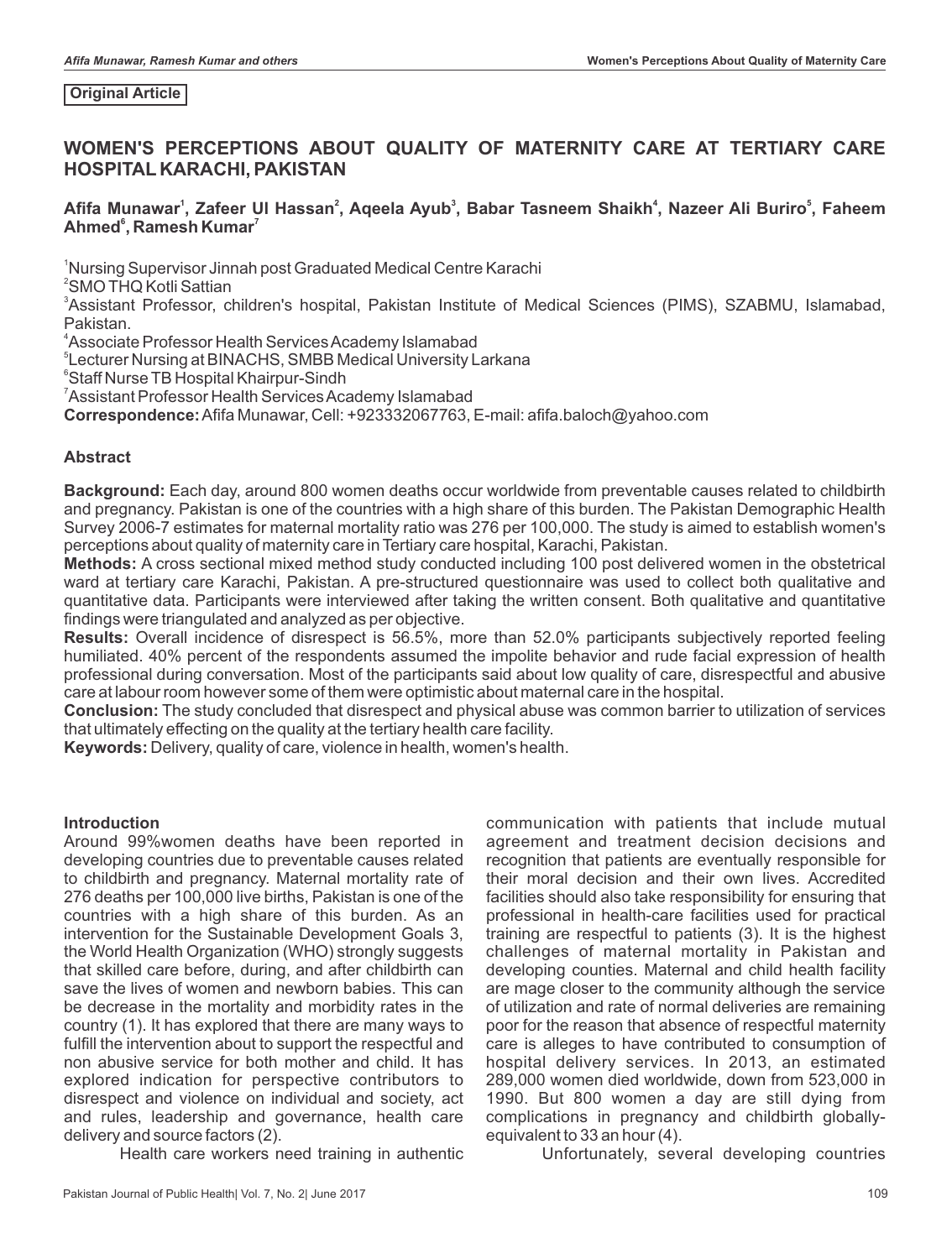including Pakistan did not achieve the desired MDG goals on maternal and child health by 2015.Maternal mortality ratio targeted was 140 maternal deaths per 100,000 live births by 2015. The MMR was 276 per 100,000 in 2006-7. It leads to terrible state of maternal health care and women rights. (5) Good quality of maternal care during pregnancy child birth and postnatal care stage is safe motherhood, to secure the health of child and mother is an appropriate care during childbirth is importance which reduces the morbidity and mortality ratio of both mother and babies (6). There are unreliable reports and rising qualitative evidence that some women experience disrespectful or abusive treatment at the hands of health providers in facilities during labor and delivery, disrespectful treatment may be due to absent or inadequate national human rights policies and their enforcement, lack of leadership in the health system, poor standards of care in facilities, provider demoralization and shortages. It is assessed the frequency of disrespect and abusive experiences as reported by women during facility childbirth (7). Disrespect and abuse can discourage women from delivering their infants in facilities with skilled birth attendants (8). Despite many efforts to decline the rate of maternal mortality, women continued to die during childbirth. Particularly the North Atlantic Autonomous Region (RAAN), possesses extremely high rates of maternal death. It has been suggested that promoting delivery in hospital is an effective process to decrease maternal mortality through providing necessary obstetric and emergency obstetric care to the most women. A significant obstacle to increasing rates of facility-based birth globally is neglect of women patients in health care settings (9). The study is aimed to increase utilization of public health facility for normal deliveries and enhance concept of respectful delivery among mothers and also to assess the perception of respectful care, during and after the childbirth and explain the different categories of disrespect of labouring women

### **Methodology**

Mixed method cross sectional designed involved both Quantitative and qualitative approach was adopted during this study. Pre-structured questionnaires were used for quantitative and semi-structured face-to-face interviews for used for qualitative part. The study was conducted at tertiary care setting, Jinnah post graduate medical center Karachi Pakistan December 2016. Total 106 women were interviewed by calculating proper sample size. Post delivered Mothers were visited and sought care from obstetric ward and postnatal ward of Jinnah Postgraduate Medical Center Karachi through simple random selection of participants with equal probably among daily admitted. Puerperal sepsis women, intrauterine death and miscarriage women who delivered through cesarean section or have adverse pregnancy outcomes like post Eclampsia were excluded Data were collected through pre structure questionnaire and in-depth interviewed after written consent of

participant; the pretested and piloted questionnaires were distributed to mothers and collected individually with the help of trained female data collector. Data collection tool was DeVellis RF. Scale development: theory and applications. 2nd ed. Thousand Oaks, California, USA: Sage; 2003. The question guide was developed for IDI that includes disrespect and abuse free care which has further probing like, physical Harm, none consented care, Non confidential care, Non dignified care, discriminatory care, abandonment care and demand for bribe. Data was analyzed by using the software statistical package IBM SPSS version 21 and frequencies, percentages with cross tabulation between outcome and explanatory variables were calculated. The research and ethical Board of the health services Academy Islamabad ethically approved this research study.

### **Results**

Socio-demographic characteristics can be seen in Table-1. Results from binary logistic regression models shows of age wise dissatisfaction during delivery, low maternal quality of care for delivery regarding household income and stay in hospital and intention to deliver next child at the same facility from survey respondents from tertiary care hospital 2106.

|             | Table-1: Socio-demographic characteristics of the |  |  |
|-------------|---------------------------------------------------|--|--|
| respondents |                                                   |  |  |

| <b>Socio-Demographic Variables</b> |                 | Frequency | Percentage |  |  |
|------------------------------------|-----------------|-----------|------------|--|--|
| Age                                | $<$ 20Years     | 3         | 3.0        |  |  |
|                                    | 21-35Years      | 67        | 67.0       |  |  |
|                                    | 36 45 Years     | 30        | 30.0       |  |  |
| Occupation of the                  | House wife      | 83        | 83.0       |  |  |
| participant                        | Job             | 17        | 17.0       |  |  |
| Average income of the              | < 10,000        | 21        | 21.0       |  |  |
| household                          | 11000-15000     | 61        | 61.0       |  |  |
|                                    | 16000-20000     | 18        | 18.0       |  |  |
| Length of stay in                  | $<$ 12 $h$ ours | 70        | 70.0       |  |  |
| Hospital                           | $>12$ hours     | 30        | 30.0       |  |  |
| Education of the<br>Participants   | Not Educated    | 22        | 22.0       |  |  |
|                                    | Primary         | 37        | 37.0       |  |  |
|                                    | Middle          | 32        | 32.0       |  |  |
|                                    | Matric          | 6         | 6.0        |  |  |
|                                    | >Matric         | 3         | 3.0        |  |  |

We have approached 106 women who was under normal delivery in hospital 96 women were agree to participate in the study. Binary logistic regression models showed of age wise dissatisfaction during delivery, low maternal quality of care for delivery regarding household income, stay in hospital and education of participants. Data was analysis with different categories of low quality care with disrespect variable it shows women who are illiterate and low income status have more suffer with bad attitude and disrespect during their delivery Table-2. One participant said that health professional supposed I am not human being and senseless as their attitude and behavior are humiliated and very poor, caregiver says when you are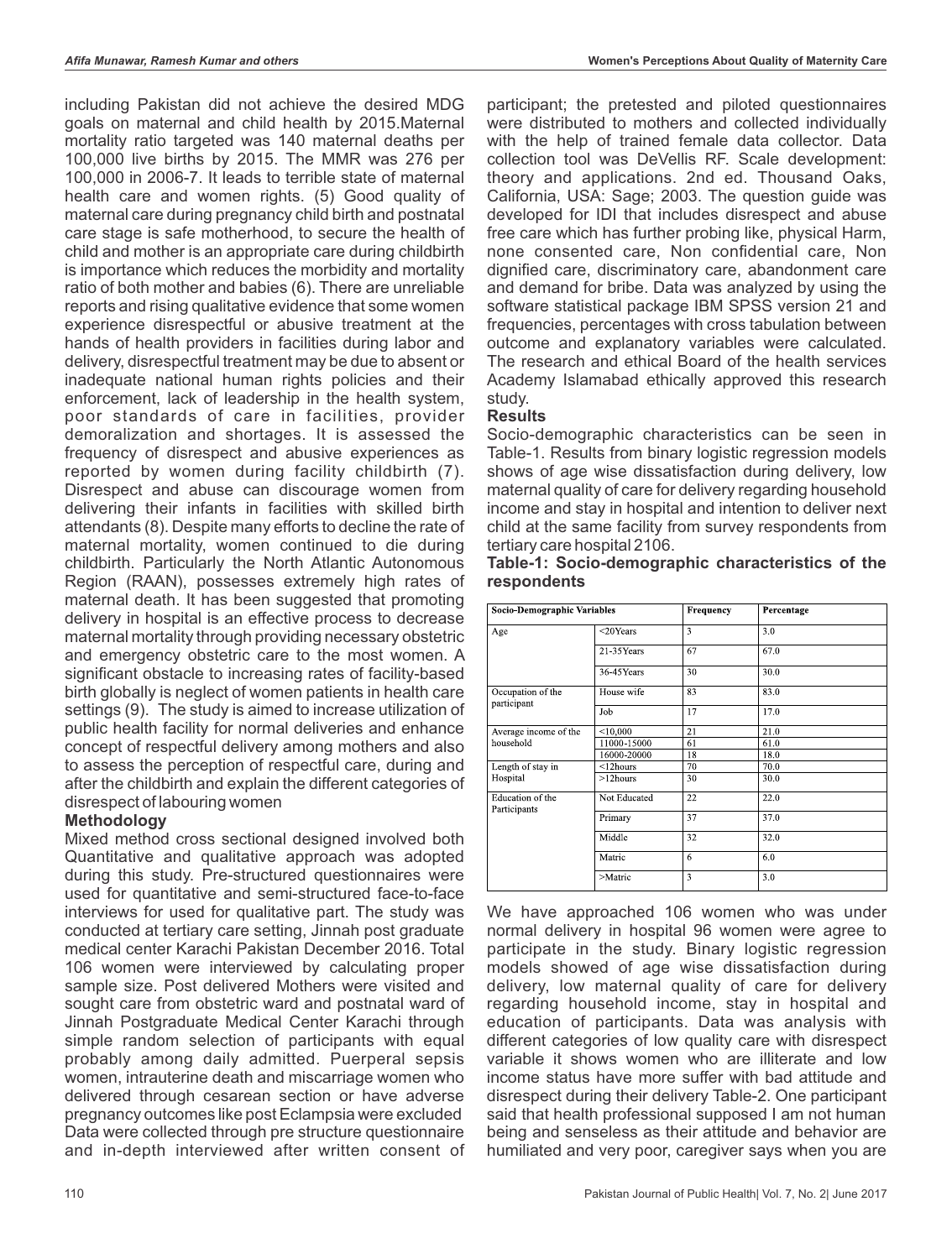near to death, your relatives bought in hospital why are not before when you were little sick. once time my caregiver said that put down your trouser that I was not able to do it because of much lethargy and she slapped on my legs and abuse me in many ways nevertheless my family members were out of hospital to arrange blood for my transfusion, care taker shouted me that none of your relatives is out for purchasing the medicines. No medicines are available in the hospital. MY has reported that health care provider did not introduce herself and she called me as a "BIBI" never called me by my name and she did not give me information neither the progress of labor nor the procedure and baby. MY described that she has waited long time almost 40 minutes no one came to look at me when my mother called them twice then subsequent to that they come and do checkup and I asked about the discrimination related attribute low socio-economic status and low level of education then she said that yes I have faced a lot of troubles during the child birth and feel much disrespect .I will prefer home delivery as compare to hospital as I got much regard while delivery a baby at home -in the hospital we just got disrespect and abuse from health care providers.

| Table-2: Proportion of women who suffered the |  |  |  |
|-----------------------------------------------|--|--|--|
| disrespect during labor                       |  |  |  |

| <b>Age of the Participants</b><br>way                  |                          | Health provider treated vou during<br>labour or childbirth in respe ctful |         |  |
|--------------------------------------------------------|--------------------------|---------------------------------------------------------------------------|---------|--|
|                                                        | Yes                      | No                                                                        | p value |  |
| $\leq$ 20 years age of the participant                 |                          | $\mathfrak{D}$                                                            |         |  |
|                                                        | 33.3%                    | 67.7%                                                                     |         |  |
|                                                        |                          | 29                                                                        |         |  |
| 21 35 years age of the participant                     | 56.7%                    | 43.3%                                                                     | .291    |  |
|                                                        | 13                       | 17                                                                        |         |  |
| 36-45 years age of the participant                     | 43.3%                    | 56.7%                                                                     |         |  |
| Education status of participant association disrespect |                          |                                                                           |         |  |
| Not educated                                           | 13                       | 9                                                                         |         |  |
| % within the education status of the participant       | 59.1%                    | 40.9%                                                                     |         |  |
| Primary                                                | 21                       | 16                                                                        |         |  |
| % within the education status of the participant       | 56.8%                    | 43.2%                                                                     |         |  |
| Middle                                                 | 16                       | 16                                                                        |         |  |
| % within the education status of the participant       | 50.0%                    | 50.0%                                                                     | .049    |  |
| Matric                                                 | $\overline{\mathcal{L}}$ | $\overline{\mathbf{4}}$                                                   |         |  |
| % within the education status of the participant       | 33.3%                    | 66.7%                                                                     |         |  |
| >Matric                                                | $\Omega$                 | $\mathbf{a}$                                                              |         |  |
| % within the education status of the participant       | .0%                      | 100.0%                                                                    |         |  |
| Average household income observed with disrespect      |                          |                                                                           |         |  |
| < 10,000                                               | 21                       | 21.0                                                                      |         |  |
| 11000-15000                                            | 61                       | 61.0                                                                      | .037    |  |
| 16000-20000                                            | 18                       | 18.0                                                                      |         |  |
| Length of stay in Hospital predicted with disrespect   |                          |                                                                           |         |  |
| $<$ 12 $h$ ours                                        | 70                       | 70.0                                                                      | .188    |  |
| $>12$ hours                                            | 30                       | 30.0                                                                      |         |  |

## **Discussion**

Respectful maternity care is crucial components to decrease the maternal mortality ratio in the country and increase the rate of hospital-based delivery, if implemented completely. This study explored the proportion of women who faced different forms of disrespect during delivery in JPMC Karachi to using Quantitive and qualitative methods. This study fills the gap of trust between clients and health professionals, and the perceptions of women are regarding respectful delivery and practices at health facility centre. Disrespect and abuse in hospital-based childbirth habitually acts as a restraint to current and/or future consumption of facility-based childbirth care services. Several studies show up the correlation between disrespectful and abusive hospital-based childbirth care as expressed by women users and a choice by mother's users not to use facility based delivery services. These outcomes may be seen as different characteristic of users' trust in the health care delivery system. There are many previous studies it is mentioned that such actions is relatively common these kind of experiences suggest that disrespectful and abusive treatment during childbirth may be an important prevention to facility delivery. Disrespectful and abusive (D&A) care is the massive in the Labor room as compare of other department in the hospital; and it makes the clients uncomfortable to talk about their genuine issues. "Our study fills the gap of trust between clients and health professionals, and the perceptions of women are regarding respectful delivery and practices at health facility center. In this study there was no any significant association found between age, education, household income and length of stay in hospital with disrespect. Intrapartum childbirth and Labor is the most important part that is vulnerable moment for pregnant mothers and they necessitate for attention and care is very essential. It is nevertheless natural that women attach enormous value to the take care they obtain during delivery time. Their satisfaction hinge upon timely and women's expectation are 'good' quality care. Many members of community were reluctant to trust them for providing for childbirth and delivery (10).

Most of the participants left them uncover and alone after delivery moreover no drapes and coverage were used during delivery in the study area, fewer clients report that none was available in the room when their baby was delivered after calling the doctors and nurses then they come. Sometimes health care professional use forcible pressure on the abdomen to push out the baby if cannot push out over the time they usually slapped on legs and physical abuse like Hit, also pinch as well during episiotomy procedure and their behavior usually uncooperative and shout on the clients. Our practices suggest that care designers should constantly consider all the appropriate sources of evidence, together with patient needs and necessities and professional harmony (12). Most important point in the study are non consented care and non dignified care in which majority of service provider do not introduce themselves. Thus women have no idea who is conducting their delivery as well as there is no information regarding the progress of labor, and condition of the newborn baby. They even never get permission before any procedure during labor. In this study there is mention that scrutiny and synthesis of bottlenecks and solutions for three intervention areas (SBA, BEmOC, CEmOC) related to the prerequisite of